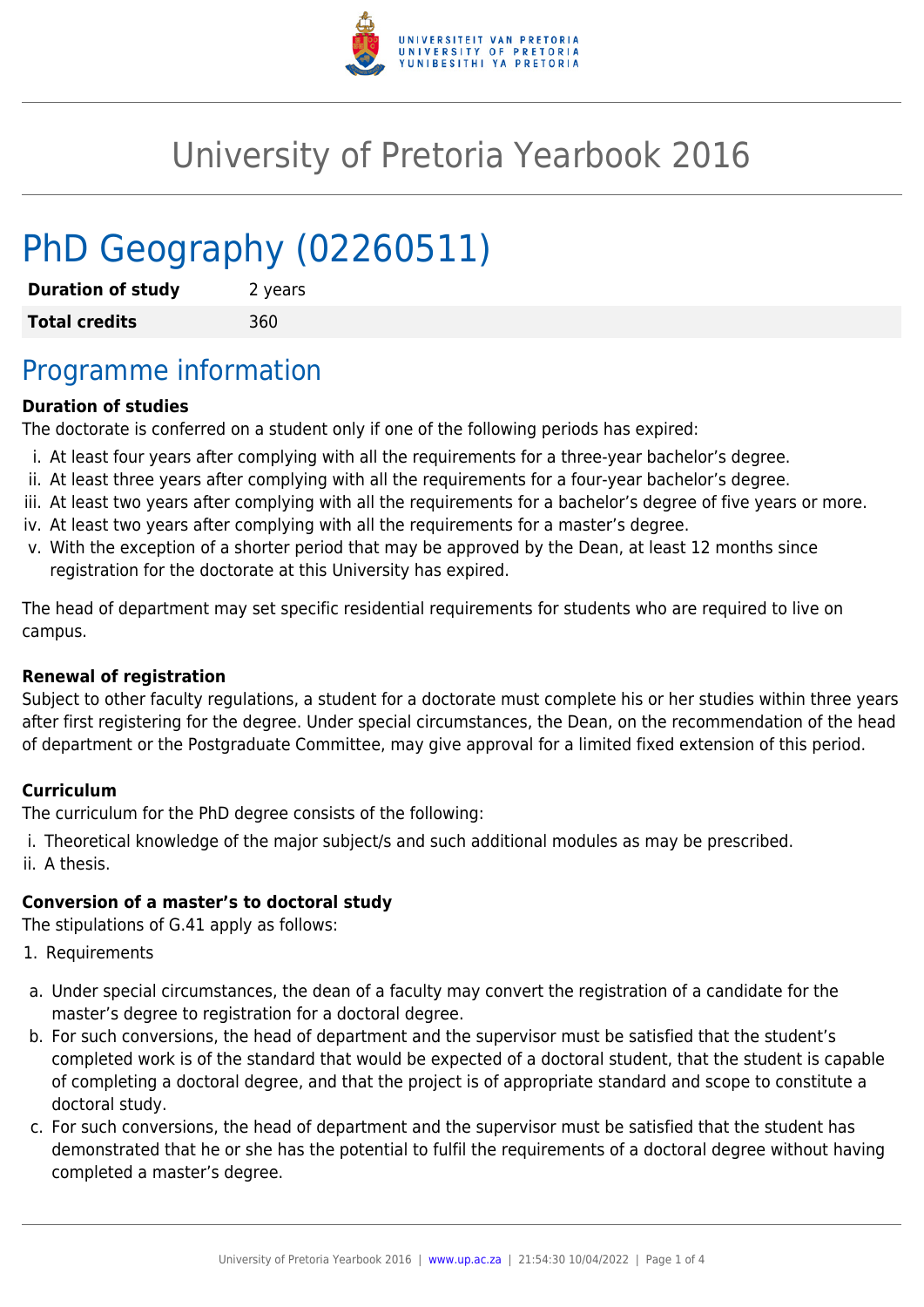

#### 2. Process

- a. Application for conversion may be submitted at any time during the course of study for the master's degree.
- b. The application for the conversion must include the following documentation:
- i. A detailed progress report by the candidate of the work completed for the master's project. The report must provide proof that the results obtained thus far are of such a standard and scientific significance that they justify conversion to a doctoral project. The report should include details of presentations made at conferences and of material that has been submitted for publication and/or published.
- ii. A detailed proposal for the intended doctoral project, written by the candidate, including the objectives of the project.
- iii. A recommendation by the supervisor with specific comments on the ability of the applicant as a potential doctoral candidate as well as the feasibility of the conversion, especially with regard to the information provided by the candidate in his/her reports (items (i) and (ii)).
- iv. A recommendation by the head of department, if he or she is not the supervisor, in which the ability of the candidate as a potential doctoral candidate is confirmed.
- v. If the dean considers it advisable for the faculty, the candidate may be required to present a seminar to the department in support of the application. In this case, the head of department should include a report on this in his or her recommendation.
- c. The application of the candidate, together with the reports and recommendations, is submitted for consideration to the dean, (who may delegate to the Chairperson of the Faculty Postgraduate Committee) for approval. The decision should be submitted to the Faculty Board for approval.

#### **General**

Candidates are required to familiarise themselves with the General Regulations regarding the maximum duration of study and the requirements to submit an article/s for publication.

## Admission requirements

In addition to the requirements of General Regulations G.1.3 and G.62 an appropriate MSc degree is a prerequisite for admission to PhD studies. Additional requirements and conditions can be specified by the Dean on the recommendation of the head of department and the supervisor.

### Examinations and pass requirements

- i. Consult the General Regulations that apply to the calculation of marks.
- ii. In order to obtain the PhD degree the candidate must:
- pass the examinations and the prescribed modules, as determined in the study programme;
- pass the thesis: and
- pass the final examination on the thesis and general subject knowledge.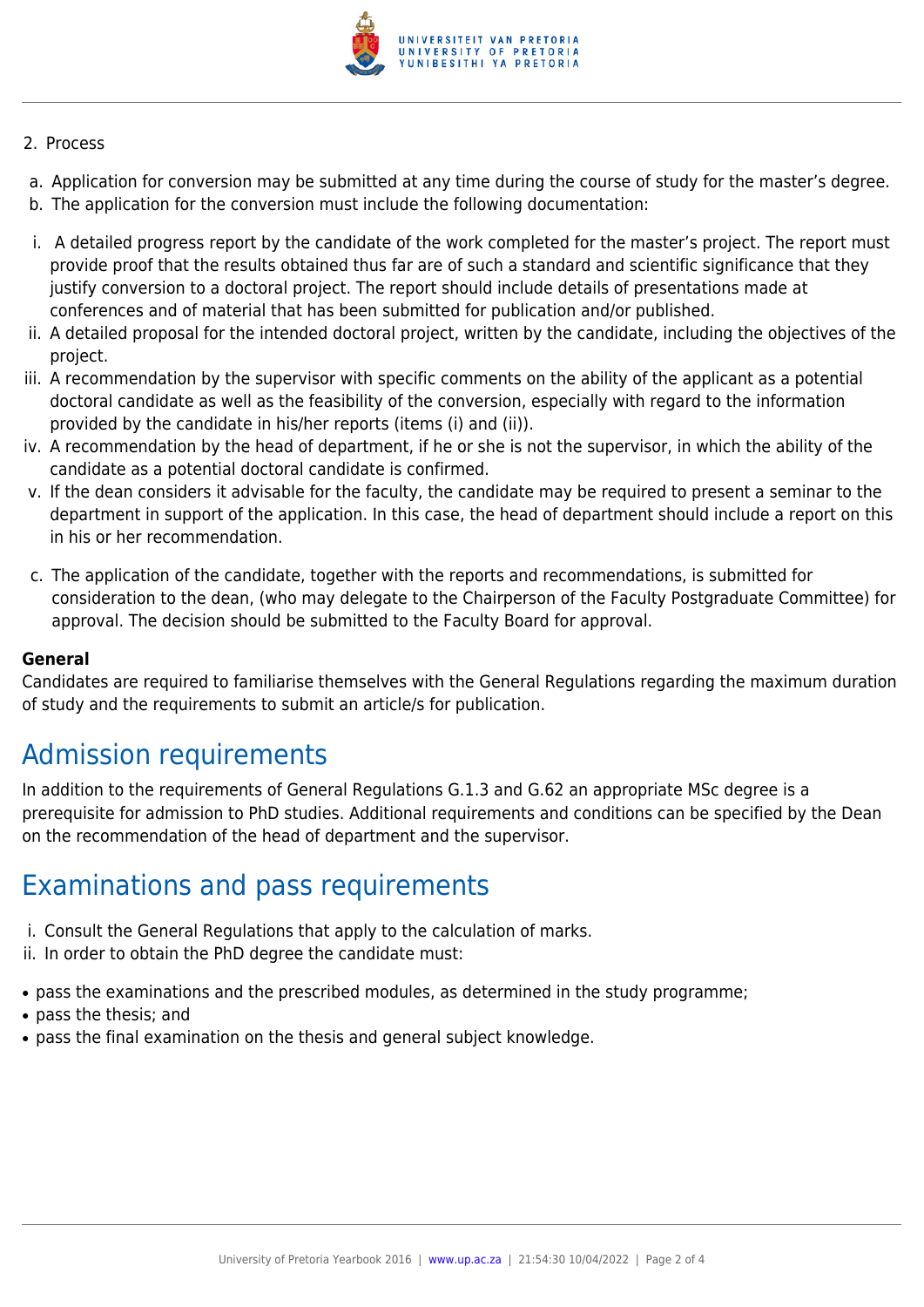

## Curriculum: Year 1

**Minimum credits: 360**

### **Core modules**

[Thesis: Geography 990](https://www.up.ac.za/faculty-of-education/yearbooks/2016/modules/view/GGF 990) (GGF 990) - Credits: 360.00